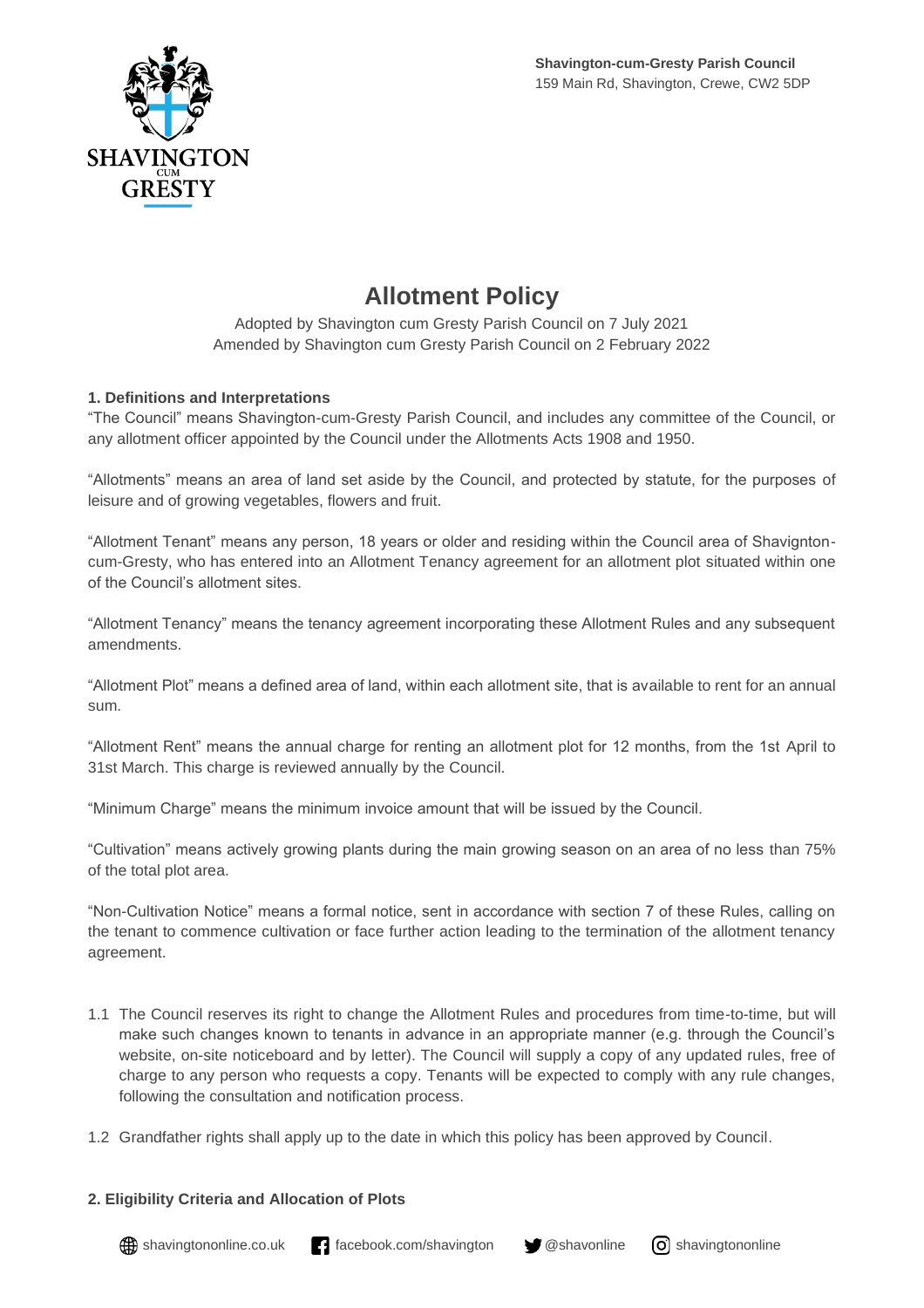

2.1 To be eligible for an allotment a person must be 18 years or older and reside within the boundary of Shavington-cum-Gresty Parish Council (section 23(1) of the Allotments Act 1908).

2.2 The Council will supply information regarding available plots, on a site by site basis, and provide site maps to allow applicants to visit and inspect potential plots before making a decision to confirm their interest in a particular plot. The Council may also have informal arrangements with a number of existing allotment tenants and site representatives who have agreed to show potentially interested tenants around their site.

2.3 When someone confirms their wish to commence a new tenancy, having identified a vacant plot and clarified that they are eligible, then they will be asked to sign a Tenancy Agreement before being allowed to start work on the plot.

2.4 All allotment plots are let on an "as seen" basis. The Council does not routinely carry out improvement or clearance works for new tenants.

2.5 The Council operates a Waiting List. When a plot becomes vacant the plot is offered to the person on the top of the waiting list. People are given two weeks to respond to this offer and if no response is received within this time, their name is removed from the waiting list. If they do not wish to, or cannot, take that plot at that point in time, the Council will allow them to defer whilst staying at the top of the list until another plot becomes available. In this instance, the plot will be offered to the next person on the waiting list. Where, for example two plots become available at the same time, the Council will write to the first two people on the list regarding the two vacant plots and these will be allocated on a "first come first served basis".

2.6 The Tenant shall not sublet or assign or part with possession of any part of their allotment plot.

## **3. Allotment Tenant Responsibilities**

3.1 The tenant shall keep their allotment plot in a good state of cultivation, and not allow weeds and grass to seed or to cause a nuisance to neighbouring plots.

3.2 Tenants must only use their allotment plot for their own personal use, and must not use their plot to carry out any business or grow produce for sale.

3.3 The tenant shall not deposit, or permit to be deposited, any refuse, rubbish or extraneous matter on their plot, or any other part of the allotment site. All arising's from the permitted allotment activities shall either be composted on the plot or burnt as outlined1.

3.4 Bonfires are not permitted.

3.5 The tenant shall not cause or permit any nuisance or annoyance to any other tenant, or obstruct or encroach onto other plots, paths and roadways.

3.6 The tenant shall not, without the written consent of the Council, cut or prune any trees growing in a communal allotment area, or in a boundary hedge.

3.7 The tenant shall not take, sell or carry away any minerals, gravel or clay from the allotment site.

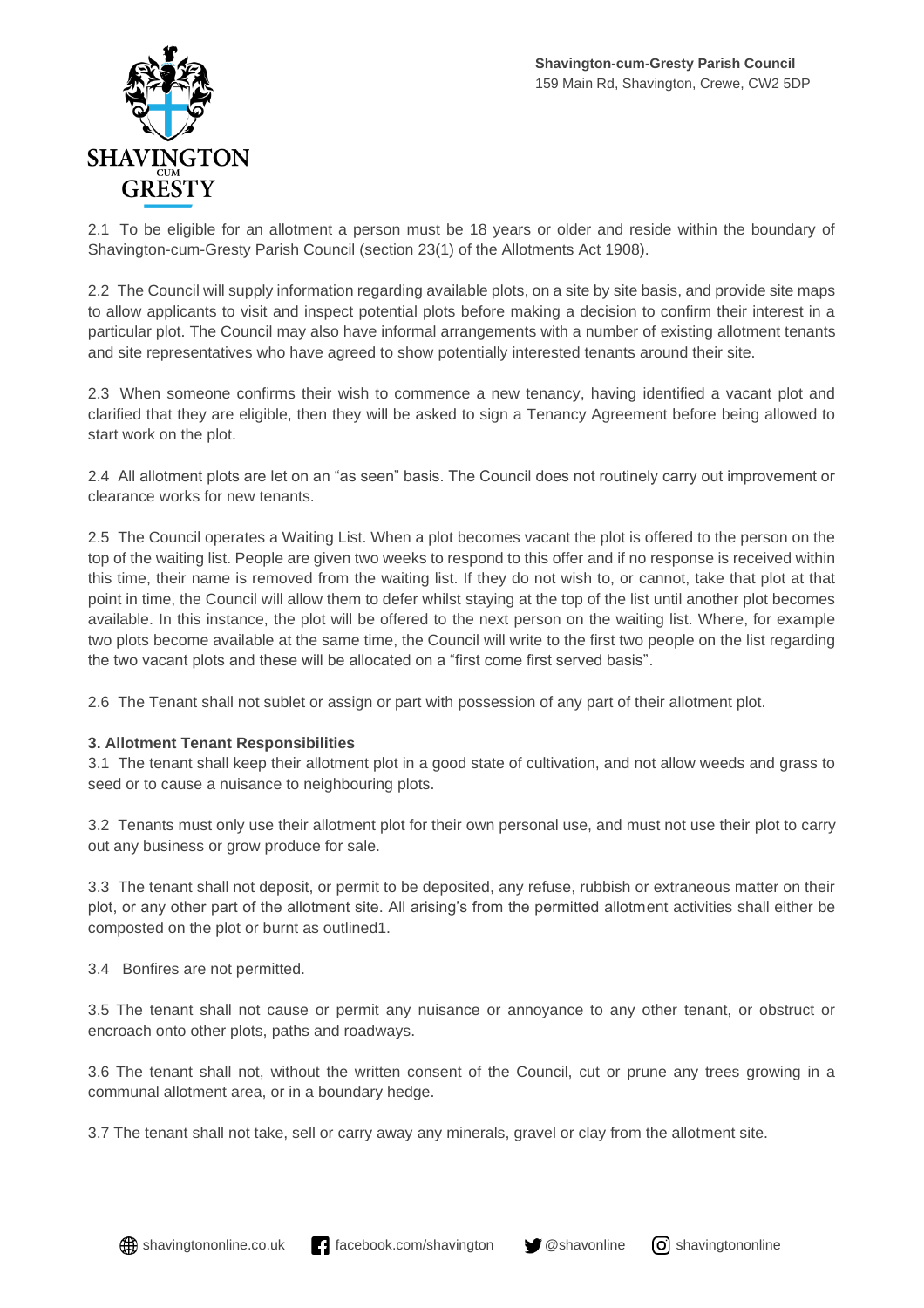

3.8 The tenant shall maintain any shrubs, conifers or trees to a maximum of three metres in height and within the boundaries of the allotment plot. Fruit trees such as apples, pears and plums, the tenant must use dwarfing rootstock.

3.9 The tenant shall not, without the written consent of the Council, plant a hedge or install any type of fence around or on their plot.

3.10 Where a plot adjoins a boundary hedge or ditch, the tenant shall be responsible for keeping the side of the hedge properly trimmed, and the ditches kept cleared.

3.11 The tenant is permitted to bring a dog onto the allotment site, however, for health and safety reasons any such dog must be kept on a lead at all times. All faeces must be removed immediately and disposed of appropriately. Dogs must not be allowed to foul neighbouring plots.

3.12 The tenant shall not keep, or allow other persons to keep animals or livestock (except hens, but not cockerels, or rabbits) on the allotment site. Although it is lawful to keep hens or rabbits on an allotment, the Council requests that it is advised in writing when this is intended and the tenant will need to always demonstrate that this can be done in a way that is not detrimental to the health of the hens or rabbits, and will not cause a nuisance to other allotment tenants (section 12 of the Allotments Act 1950). Any structure required to keep hens or rabbits on a plot is subject to the provisions of section 5 of these Rules.

3.13 The Council encourages tenants to keep bees, in order to promote biodiversity. However, the tenant will need to notify the Council prior to commencing to keep bees or beehives on any Allotment Site. The tenant will need to demonstrate that they are properly experienced, and that bee keeping will not cause a nuisance to other allotment tenants.

3.14 Tenants are permitted to use the main water system only while their plot is being attended

#### **Disputes and Tenant behaviour**

3.15.1 Any disputes between tenants should be referred to the Council and the decision of the Parish Clerk will be binding on all tenants involved in the dispute.

3.15.2 Tenants shall not at any time use offensive language or offensive/aggressive behaviour towards other tenants, Council Officers or members of the public.

3.15.3 The Council operates a corporate complaints procedure, and details can be obtained from the Council.

3.16 Each tenant is responsible for providing and maintaining a marker that clearly identifies their plot number.

3.17 Tenants who use pesticides are legally responsible for using these chemicals correctly and effectively. Tenants are advised to refer to the Health and Safety Executive guidance available at <http://www.hse.gov.uk/pesticides/user-areas/garden-home.htm>

3.18 When using any pesticides or fertilisers on their plot, the tenant must:

- only use domestic grade pesticides;
- take all reasonable care to ensure that other plots, rivers and waterways, grass roads and paths, hedges and trees are not adversely affected, and must make good or replant as necessary should any damage occur;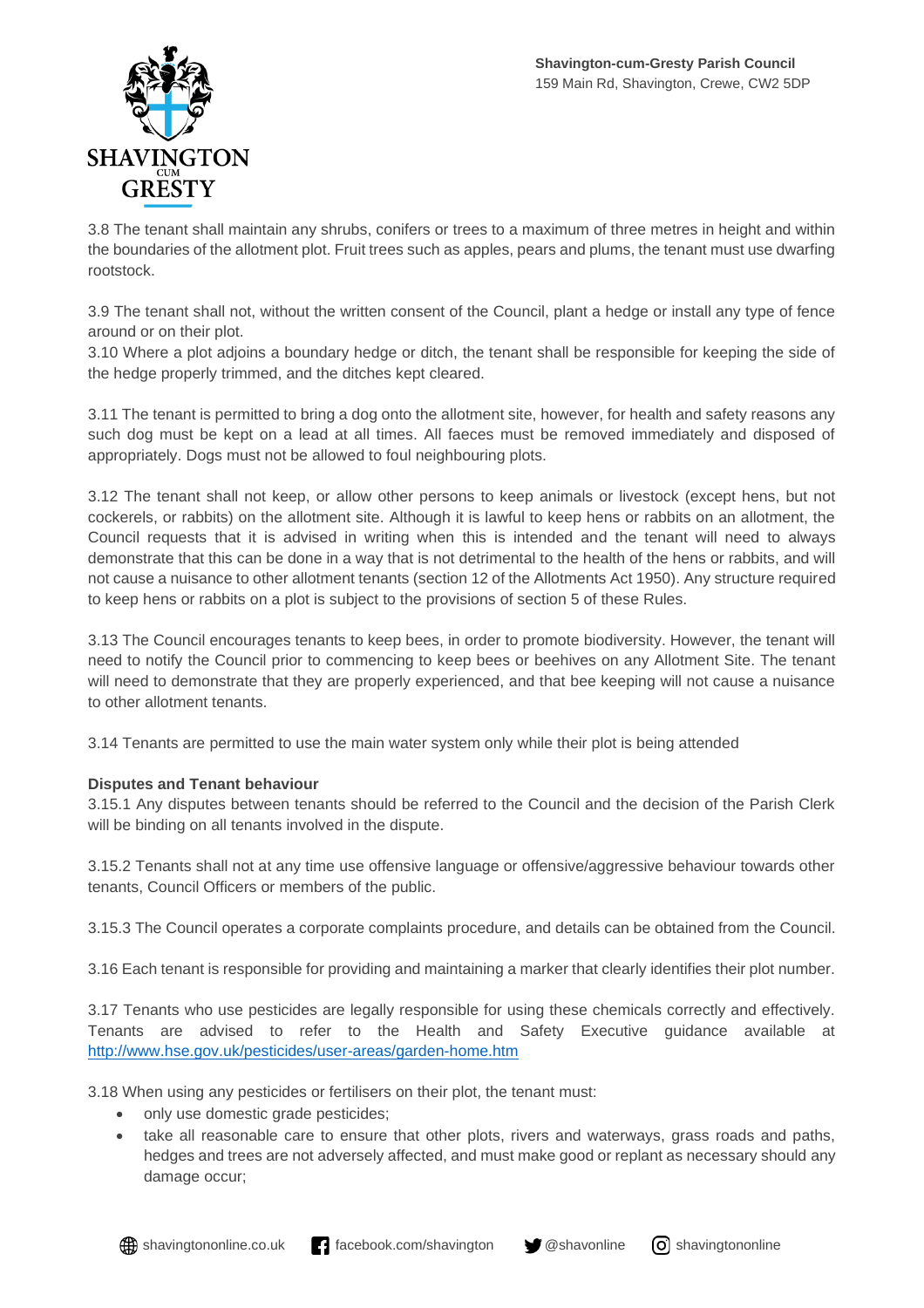

- select and use pesticides, whether for spraying, seed dressing or for any other purpose whatsoever, so that there is minimal risk to members of the public, birds and other wildlife, with the exception of vermin or pests;
- comply at all times with current pesticide regulations. Tenants are advised to refer to the Health and Safety Executive database, available at https://secure.pesticides.gov.uk/garden/prodsearch.asp, to ensure that specific products may be lawfully used.

3.19 Tenants are prohibited from storing pesticides or other potentially toxic chemicals on allotment plots or in allotment sheds.

3.20 The tenant shall not, without the written consent of the Council, install ponds on their plot(s). Requests to install ponds on allotment plot(s), for example for encouraging the habitation of frogs, will be dealt with on a case by case basis. Factors that will considered by the Council when dealing with such requests are as follows:

- Size of allotment plot;
- Proposed size of pond;
- Proposed location of pond on allotment plot; and
- Proximity to communal paths and roadways.

3.21 The Tenant is required when entering or leaving the allotment site to lock the gates behind them at all times.

3.22 The Council accepts no liability for any loss, damage or injury to tenants, guests or any other person, or their belongings occurring on allotment sites.

3.23 It is recommended that tenants ensure that they have adequate public liability insurance cover.

3.24 Tenants are not permitted to take, remove or borrow crops, equipment or supplies that belong to other persons without prior consent of the owner thereof.

3.25 Tenants are not permitted to keep any vehicle(s) at the Allotment Site, or obstruct roadways.

#### **4. Council Responsibilities**

4.1 The Council will provide public access to staff during normal working hours. The public and allotment tenants can also contact the Council via e-mail and via the Council's website, [www.shavingtononline.co.uk](http://www.shavingtononline.co.uk/)

4.2 Tenants are advised to consider the National Allotments Association guidance available at <https://www.nsalg.org.uk/join-us/allotmenteers-liability-insurance/> . Tenants may also discuss public liability cover with their relevant allotment site representative.

4.3 The Council will encourage and work with allotment associations, and will endeavour to attend meetings when requested.

4.4 The Council will promote best practice on all its allotment sites, and encourage sustainable environmental management. It will seek to make sites accessible and useable for all allotment tenants.

4.5 The Council will assist security by providing boundary fences and/or hedges, with lockable access gates at every site. Every tenant will be provided with an access gate key or code for their personal use only. In the interests of maintaining security tenants are asked not to make copies for others to use. Where keys are

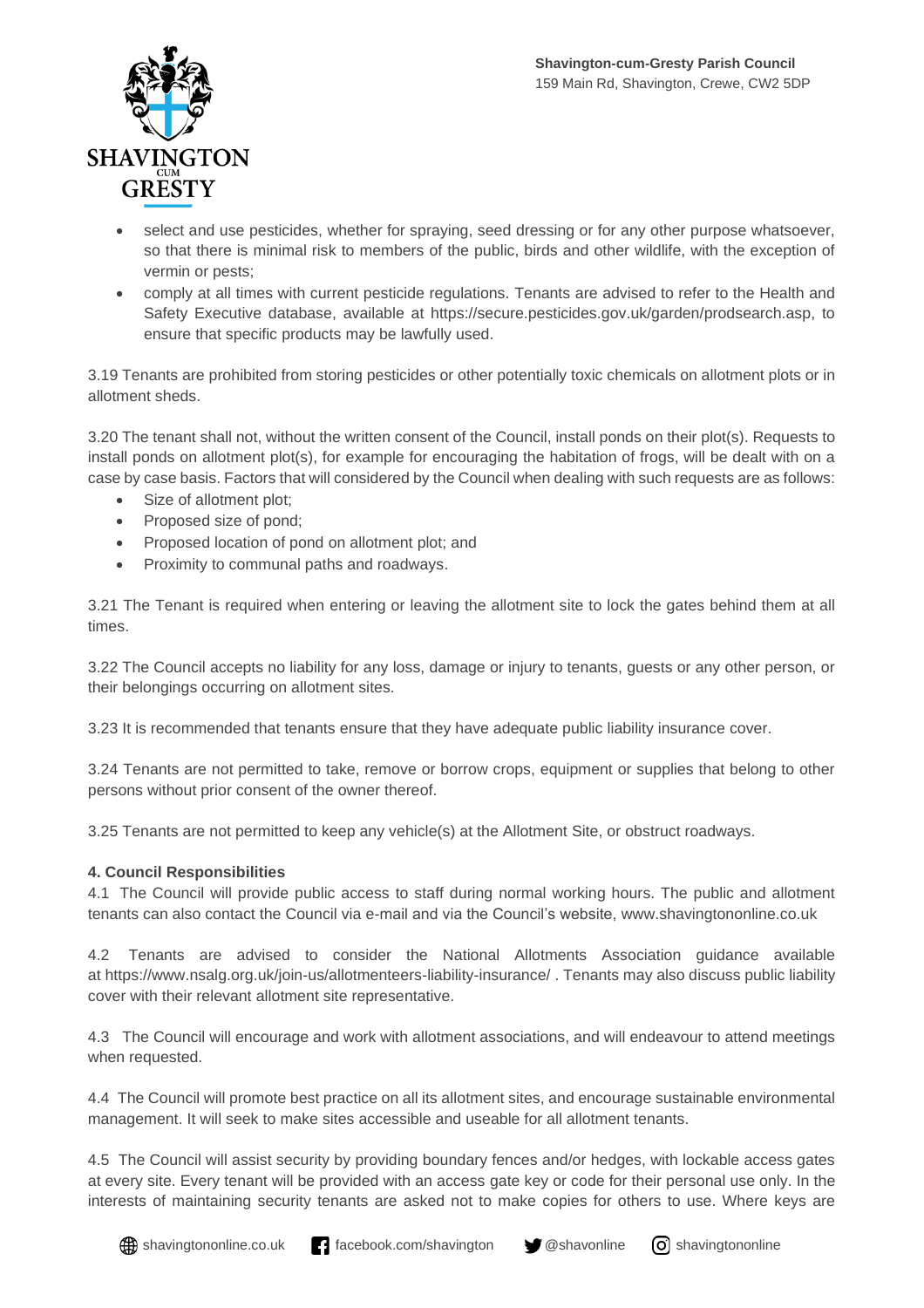

provided by the Council they remain the property of the Council, and together with any additional copies must be returned to the Council when a tenancy comes to an end.

4.6 The Council will arrange for ground maintenance operations to be carried out on every site through its Grounds Maintenance contract. This will include grass cutting on all the roads, (but not the small paths between plots), and boundary hedge cutting

### **5. Buildings and Structures**

5.1 The Council, as landlord, will give permission for tenants to erect one shed and one greenhouse on every plot with neither to be larger than 1.9 metres by 2.6 metres (approximately 6 feet by 8 feet), and the apex of the roof to be no higher than 2.5 metres. Written permission from the Council is required to erect any further provision or structure larger than this size, such as polytunnels. Such larger structures may also require planning permission.

5.2 The Council's consent is subject to tenants obtaining any appropriate planning permission and compliance with any applicable building control regulations. The tenant is liable for any costs in relation to compliance with planning and building control regulations. Any liability associated with failure to comply with current planning and building control regulations is the responsibility of the tenant.

5.3 All buildings and structures on allotments must only be used in connection with the use and management of allotment plots.

5.4 All such buildings should be maintained in a good state of repair and condition. If the Council is not satisfied with the state of repair it may require the tenant to remove the shed, green house or structure forthwith.

5.5 Buildings and structures must not be installed on a permanent base, and must be at least 8 metres away from any riverbank and at least 2 metres from the site boundary.

5.6 When a tenant ceases their tenancy on a plot, they are expected to remove their buildings and structures from the allotment site before their plot is reallocated, unless otherwise agreed with the Council. Such buildings, structures or belongings shall be removed by the end of one month from the end of the tenancy, unless otherwise agreed with the Council. Following the end of this period, any remaining structures on the plot will revert to the ownership of the Council and will subsequently be offered for use by the new tenant.

5.7 Tenants must not remove, demolish or alter in any way sheds or structures provided by the Council and the Council is not liable for loss or damage to any contents stored in sheds and structures owned by the Council.

5.8 Tenants are advised not to store valuable equipment and materials in their sheds or structures, and should not store petrol, oil, lubricants or other inflammable materials.

5.9 Tenants are permitted to install compost bins and structures intended for such purpose. Tenants are also permitted to erect fruit cages and support structures for soft fruit and fruit trees. Barbed wire is not permitted on any part of the allotment site.

#### **6. Site Management**

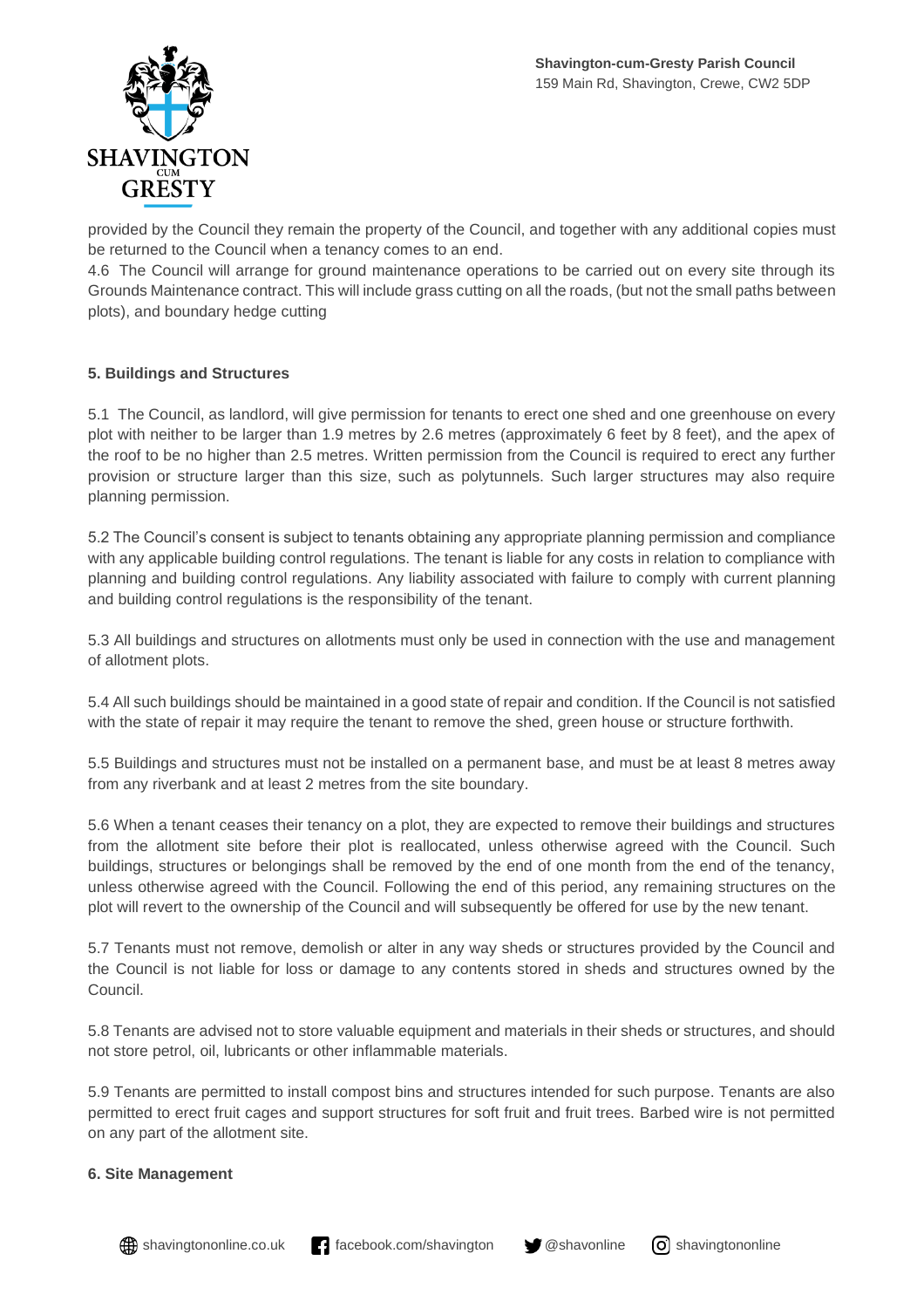

6.1 The Council will arrange for regular site inspections, to ensure that each site is being properly maintained and used. The Council reserves the right to access any plot or structure in order to carry out these inspections.

6.2 The site inspections will include checking on the performance of the Council's Grounds Maintenance contractor, the cultivation of plots, the condition of site boundaries and identifying any other problems that the Council needs to resolve. It is also an opportunity for Council officers to meet allotment tenants, and to receive feedback.

6.3 Given the high demand for allotment plots the Council wishes to avoid plots being left uncultivated for lengthy periods, especially during the main growing season. However, the Council recognises that cultivation practices can vary during the seasons, and has prepared the following definition to help tenants understand what the Council is expecting:

- A minimum area equal to 75% of the total plot should be under cultivation and in active use during the main growing season (March to September).
- Tenants will ensure that areas of uncultivated ground do not become overgrown to an extent that it will become inconvenient to other or future tenants.
- Tenants are permitted to cover an area of their plot with a cover to inhibit the growth of weeds. Rubber backed carpet is, however, not permitted for this purpose.
- The Council will accept that space can be taken up by raised borders and internal paths, provided the minimum area is under cultivation.
- Fruit trees are allowed (see section 3.8), but it is not acceptable to turn a plot into a fruit orchard, with fruit trees planted on grass exceeding an area equal to 20% of the total plot area. The minimum cultivation rule is still expected.
- The Council will allow new tenants 3 months to cultivate 25% of the plot and 6 months to reach the 75% cultivation requirement. If additional time is required tenants must contact the Council to request a further grace period.

6.4 Any site problems should be reported to the Council as soon as possible.

## **7. Termination of Allotment Tenancy Agreements**

7.1 Tenants will have many reasons to cancel their tenancy agreement, but the Council requires confirmation of the cancellation in writing, giving a minimum of one month's notice. The Council will not refund any rent paid in that year, when the cancellation is at the request of the tenant.

7.2 The Council has the right to terminate the tenancy agreement if the Tenant is found to be in breached of any of these Allotment Rules.

7.3 The Council further reserves the right to terminate an allotment tenancy via one month's written Notice-To-Quit pursuant to section 30(2) of the Allotment Act 1908 if:

- Allotment rent is in arrears for 40 days or more (whether formally demanded or not); or
- It appears to the Council that the Tenant of an allotment, not less than three months after the commencement of the tenancy thereof, is resident more than one mile outside the Village for which the allotments are provided.

7.4 Where the Council issues a Notice-to-Quit to a named tenant and there is a designated second tenant, the second tenant will only be eligible to take on the plot in exceptional circumstances.

 $\bigoplus$  shavingtononline.co.uk facebook.com/shavington  $\bigcirc$  @shavonline  $\bigcirc$  shavingtononline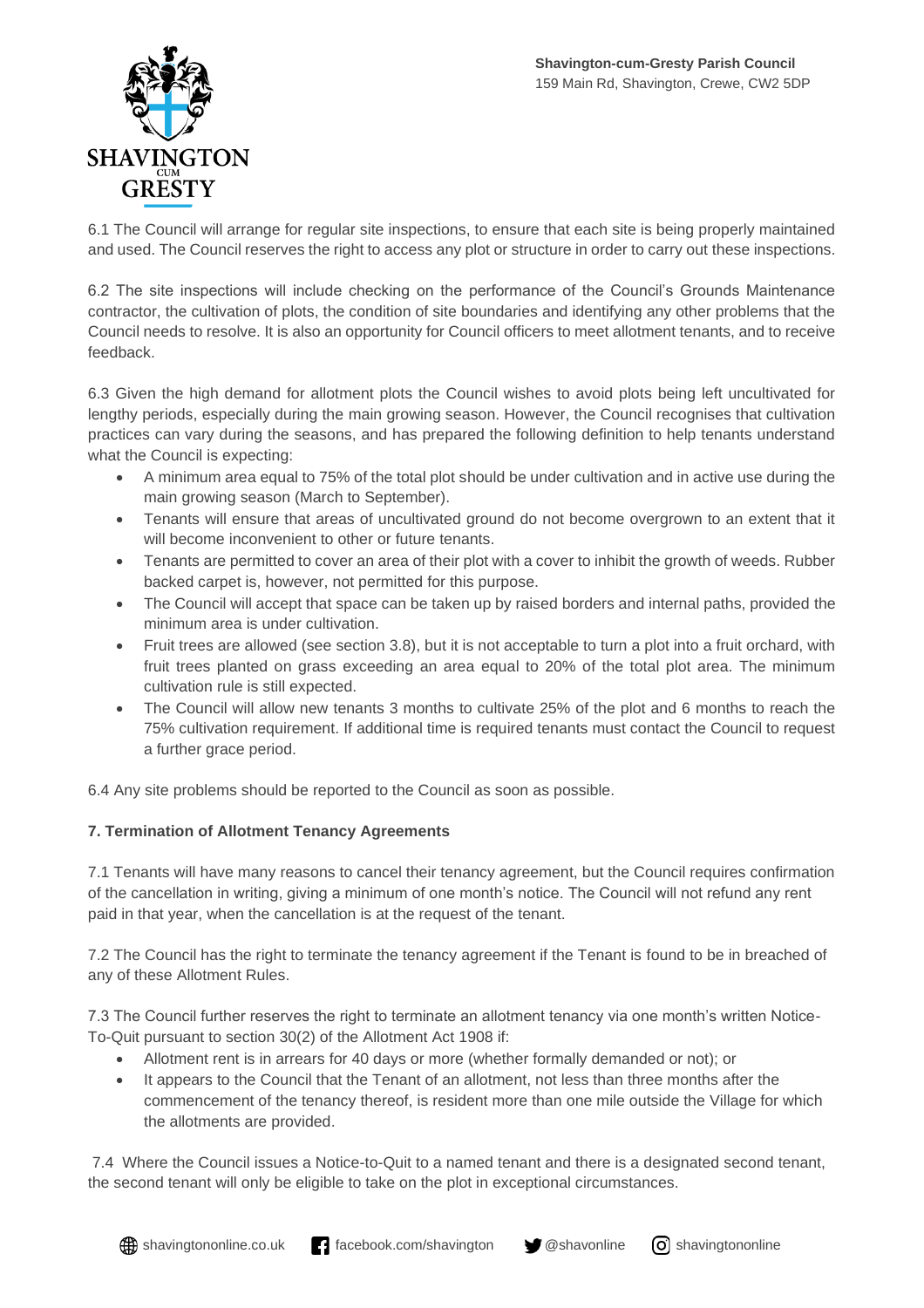

7.5 The Council will initially write to any tenant, where it is considering cancelling a tenancy agreement, explaining the reasons for its concern and asking the tenant for an explanation. Sometimes a plot is not being cultivated due to illness, and the Council will take this into account, and not be unreasonable. A written Notice-To-Quit will only be issued after all reasonable efforts to resolve the issue have been unsuccessful.

- Where the Council considers a plot not to be actively under Cultivation, the Council will send the Tenant a Non-Cultivation Notice requiring the Tenant to commence cultivation of the plot, or if outside the growth period prepare the ground for cultivation, within 28 days;
- If the Council considers that the plot is still not actively under Cultivation, or if outside the growth period the ground has not been prepared for cultivation, the Council may issue a Notice-To-Quit. This notice will formally terminate the tenancy agreement if no further action is taken within 28 days of the date of the notice.

7.6 The Council may be required to cancel or temporarily suspend some tenancy agreements, where the land is required or appropriated under statutory provision, or for purposes for providing new services such as roads or sewers, building, mining or any other industrial purpose. In such unusual circumstances the Council shall give tenants 3 months' notice in writing pursuant to section 1of the Allotments Act 1922. In all other circumstances the Council shall give tenants 12 months written Notice-To-Quit expiring before 6 April or after 29 September in any year.

7.7 In the event of the death of an allotment plot holder the Parish Council shall be notified, and the tenancy of an allotment plot shall, unless otherwise agreed in writing, terminate at the end of the yearly agreement.

## **8. Charges**

8.1 In April (or soon after) each year tenants will be sent an invoice in advance for allotment rent covering the forthcoming year (1 April to 31 March). New tenants starting during this year will initially be sent a reduced invoice, covering the period from their start date until 31 March. After that they will receive the annual invoice in March.

8.2 The Council reviews its allotment charges on an annual basis, as part of its budget setting process, and tenants are then written to in March, giving them at least 6 months' notice of the introduction of any new allotment charges.

8.3 A reduced Allotment Rent is offered to tenants who are in receipt of an income-based benefit and/or state pension.

#### **9. Change of Address and Notices**

9.1 Tenants should immediately inform the Council, in writing, of any changes in their contact details.

9.2 Notices to be served by the Council on the tenant may be:

- Sent to the Tenant's last known address in the Tenancy agreement (or notified to the Council under these Rules) by first or second class post, registered letter, recorded delivery or hand delivered; or
- Sent via email; or
- Served on the Tenant personally; or
- Left in a prominent place on the Allotment plot.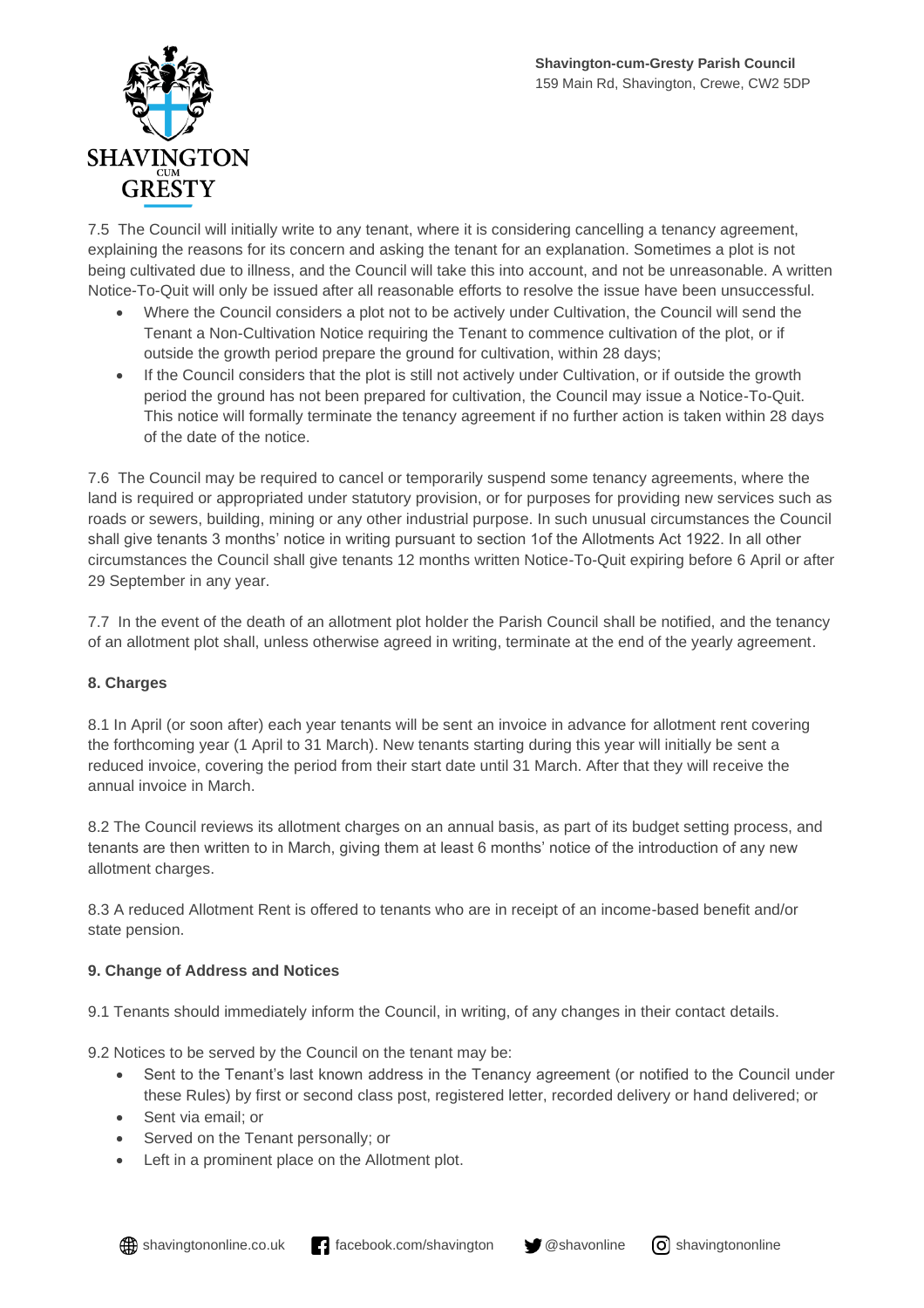

9.3 Notices served under sub-paragraph a) above will be treated as properly served even if not received as a notice sent by post is presumed (subject to the contrary being proved) to have been received when the letter would ordinarily be delivered in ordinary course of post (section 7 of the Interpretation Act 1978).

### **10. Personal data**

10.1 The Council will treat the personal data of Tenants in accordance with the General Data Protection Regulation and Data Protection Act 2018. Further information is available in the Council's privacy notice. If you have any queries about these Rules please contact the Parish Clerk at [clerk@shavingtononline.co.uk](mailto:clerk@shavingtononline.co.uk) or 01270 262 636

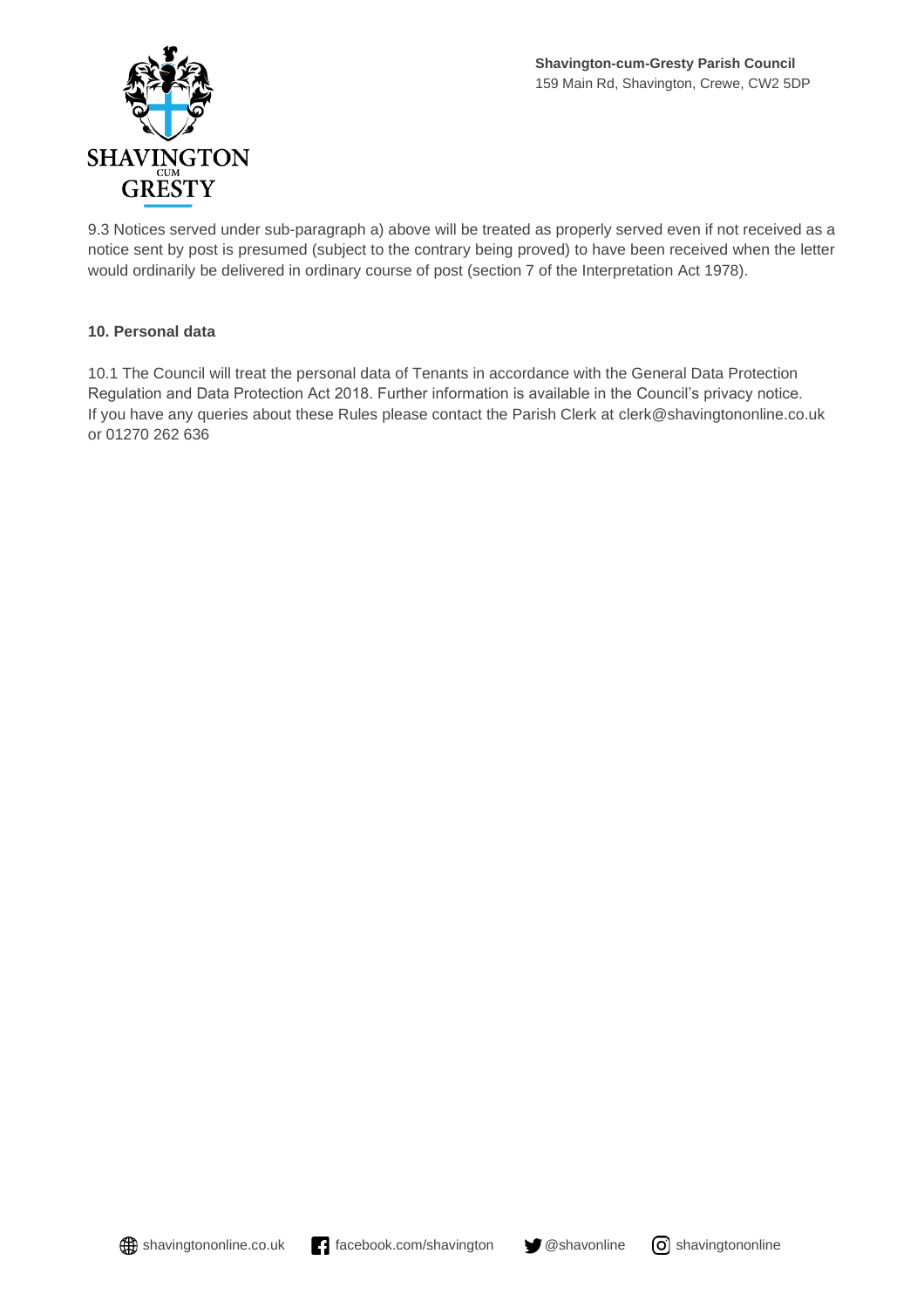

# **Shavington-cum-Gresty Parish Council Allotment Agreement**

| Allotment at experiment at the second contract of the second contract of the second contract of the second contract of the second contract of the second contract of the second contract of the second contract of the second |  |
|-------------------------------------------------------------------------------------------------------------------------------------------------------------------------------------------------------------------------------|--|
|                                                                                                                                                                                                                               |  |
| <b>TENANT</b>                                                                                                                                                                                                                 |  |
|                                                                                                                                                                                                                               |  |
|                                                                                                                                                                                                                               |  |
|                                                                                                                                                                                                                               |  |
|                                                                                                                                                                                                                               |  |